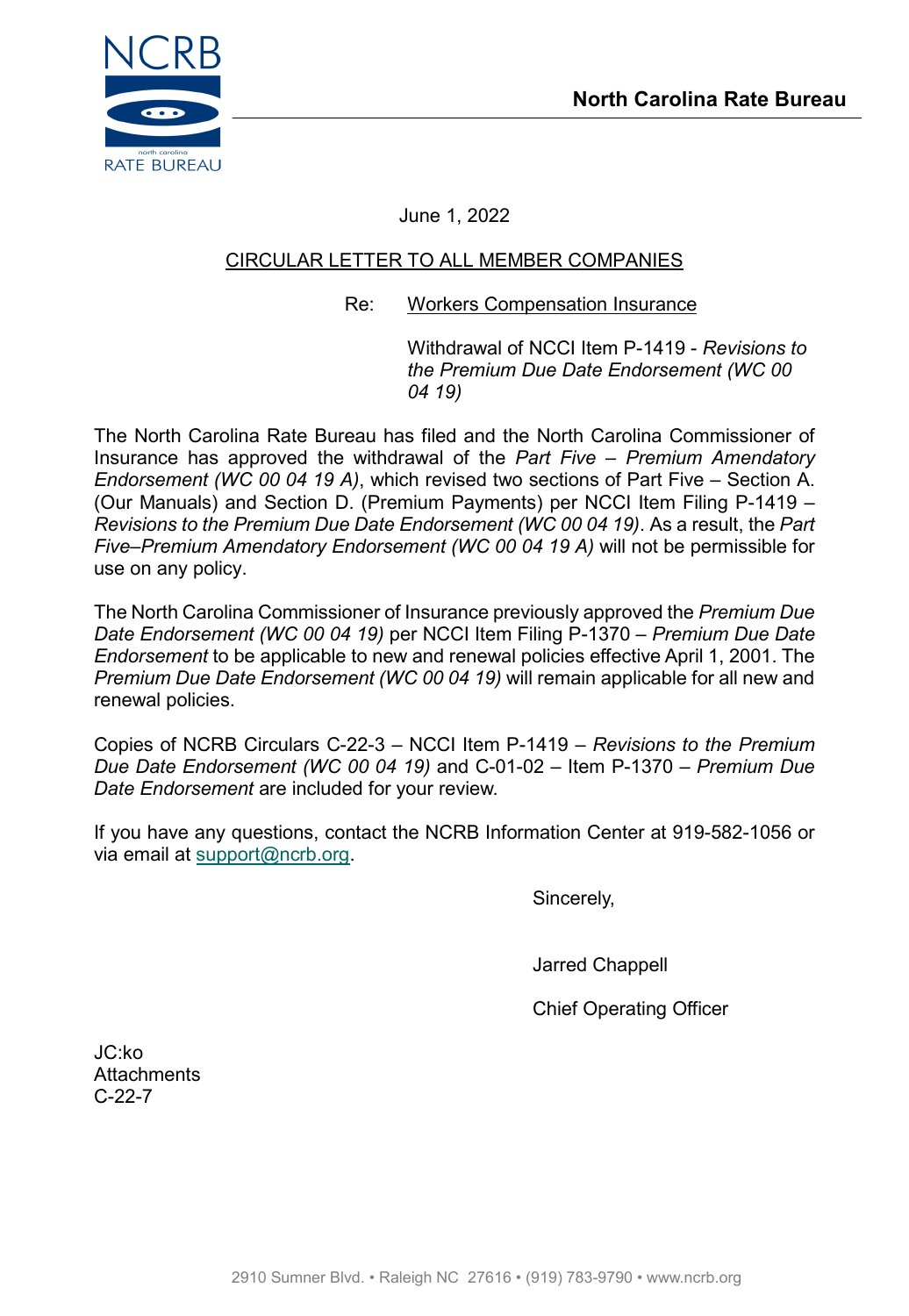

February 9, 2022

# CIRCULAR LETTER TO ALL MEMBER COMPANIES

Re: Workers Compensation Insurance

NCCI Item P-1419 - Revisions to the Premium Due Date Endorsement (WC 00 04 19)

Re: Workers Compensation Insurance<br>
MCCI Item P-1419 - Revisions to the Premium Due Date<br>
Endorsement (WC 00 04 19)<br>
North Carolina Rate Bureau has filed and the North Carolina Commissione of Insurance<br>
Now and renewal pol The North Carolina Rate Bureau has filed and the North Carolina Commissioner of Insurance has approved revisions to the Premium Due Date Endorsement (WC 00 04 19). The approved changes will be applicable to all new and renewal policies with an effective date on and after August 1, 2022 and any in-force policy as of August 1, 2022.

The approved changes correspond to NCCI Item P-1419 – Revisions to the Premium Due Date Endorsement (WC 00 04 19), which revises two sections of Part Five – Section A. (Our Manuals) and Section D. (Premium Payments).

A copy of NCCI's Item Filing P-1419 as applicable to North Carolina is included for your review.

If you have any questions, contact the NCRB Information Center at 919-582-1056 or via email at [support@ncrb.org.](mailto:support@ncrb.org)

Sincerely,

Jarred Chappell

Chief Operating Officer

JC:ko C-22-3 Attachment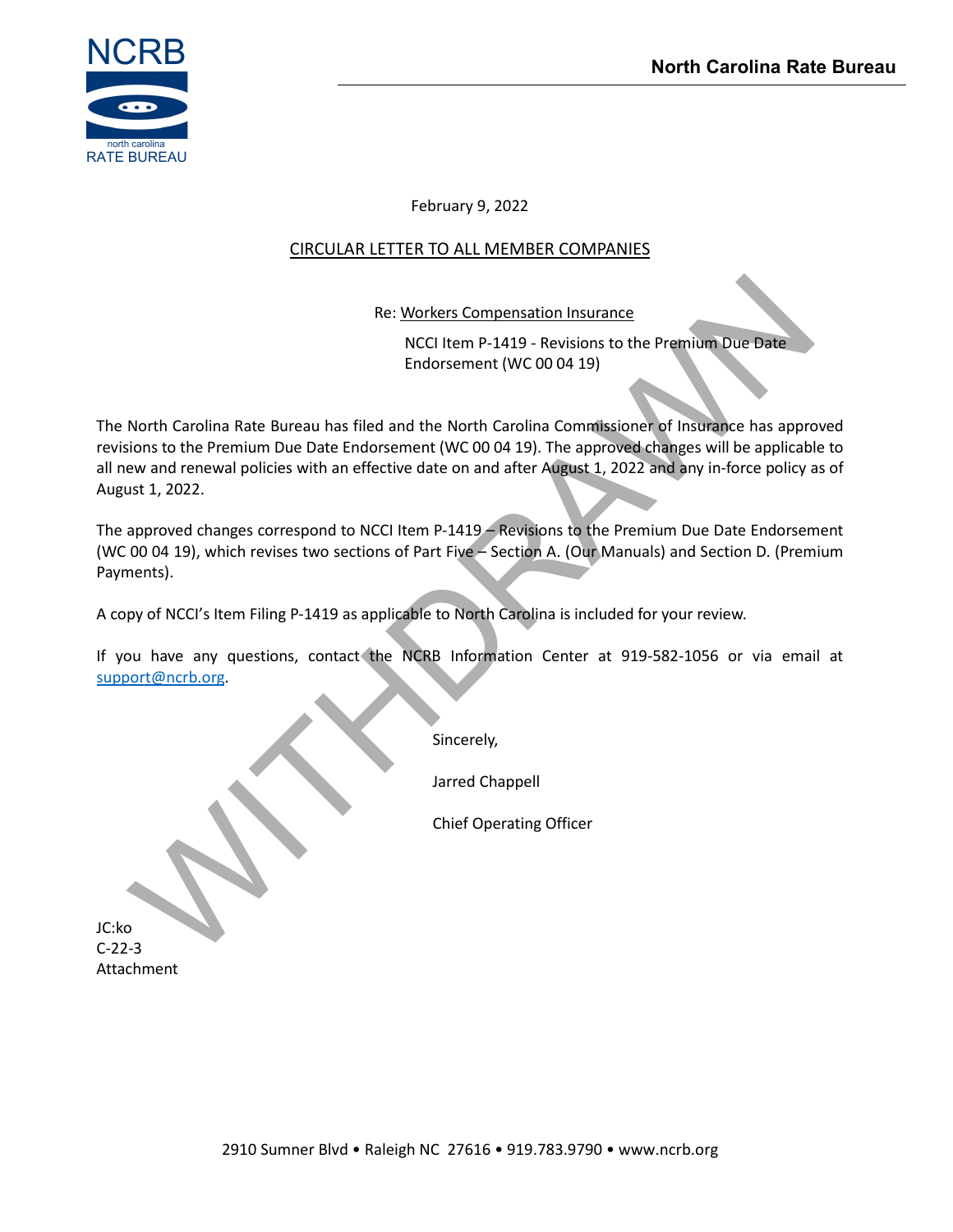### **ITEM P-1419-REVISIONS TO THE PREMIUM DUE DATE ENDORSEMENT (WC 00 04 19)**

#### **PURPOSE**

This item revises the Premium Due Date Endorsement (WC <sup>00</sup> <sup>04</sup> 19) in NCCI's *Forms Manual of Workers Compensation and Employers Liability Insurance (Forms Manual)*.

NCCI recently completed <sup>a</sup> review of Part Five of NCCI's workers compensation and employers liability insurance policy (policy) and is proposing clarification for two sections of Part Five—Section A. (Our Manuals) and Section D. (Premium Payments).

#### **BACKGROUND**

Part Five—Premium of the policy identifies how and when premium is determined, when it is payable, and how cancellation of the policy affects premium.

#### **Part Five-Section A. (Our Manuals)**

**EVOLUTE:**<br> **Example the State Premium Due Date Endorsement (WC 00 04 19) in NCCI's Forms Manual of Workers<br>
myensation and Employers Liability Insurance (Forms Manual).<br>
CI recently completed a review of Part Five of NCCI** An amendment to Part Five—Premium, Section A. (Our Manuals) of the policy is being proposed to define "our manuals" for clarification purposes and to expressly incorporate by reference "our manuals" into NCCI's policy. Part Five, Section A. of the policy states that "all premium for this policy will be determined by our manuals of rules, rates, rating plans and classifications." <sup>A</sup> definition of "our manuals" will specify that only filed and approved manuals of rules, rates/loss costs (as applicable), rating plans, forms, endorsements, and classifications can be relied on for the purpose of premium determination.

#### **Part Five-Section D. (Premium Payments)**

The Premium Due Date Endorsement currently amends Part Five—Premium, Section D. (Premium Payments) of the policy to comply with the National Association of Insurance Commissioners (NAIC) Statutory Accounting Principles (SAP) Number 6—Uncollected Premium Balances, Bills Receivable for Premiums, and Amounts Due From Agents and Brokers; this endorsement must be attached to every policy.

SAP Number <sup>6</sup> states that:

The due date for audit premiums and retrospective premiums is governed by policy or contract provisions. If the due date for receivables relating to these policies is not addressed by policy provisions or contract provisions, any uncollected premium (either accrued or billed) is nonadmitted.

The Premium Due Date Endorsement currently states that the due date for audit and retrospective premiums is the date of the billing and the explanatory note states that the date of billing means the date the billing is received by the insured. The due date should be the due date as specified in the billing for the policy, rather than the receipt date.

#### **PROPOSAL**

This item proposes to revise the Premium Due Date Endorsement to:

1. Revise the title to "Part Five—Premium Amendatory Endorsement"

© Copyright 2021 National Council on Compensation Insurance, Inc. All Rights Reserved.

The enclosed materials are copyrighted materials of the National Council on Compensation Insurance, Inc. ("NCCI"). The use of these materials<br>may be governed by a separate contractual agreement between NCCI and its license Unless permitted by NCCI, you may not copy, create derivative works (by way of example, create or supplement your own works, databases, software, publications, manuals, or other materials), display, perform, or use the materials, in whole or in part, in any media. Such actions taken by you, or by your direction, may be in violation of federal copyright and other commercial laws. NCCI does not permit or acquiesce such use of its materials. In the event such use is contemplated or desired, please contact NCCI's Legal Department for permission.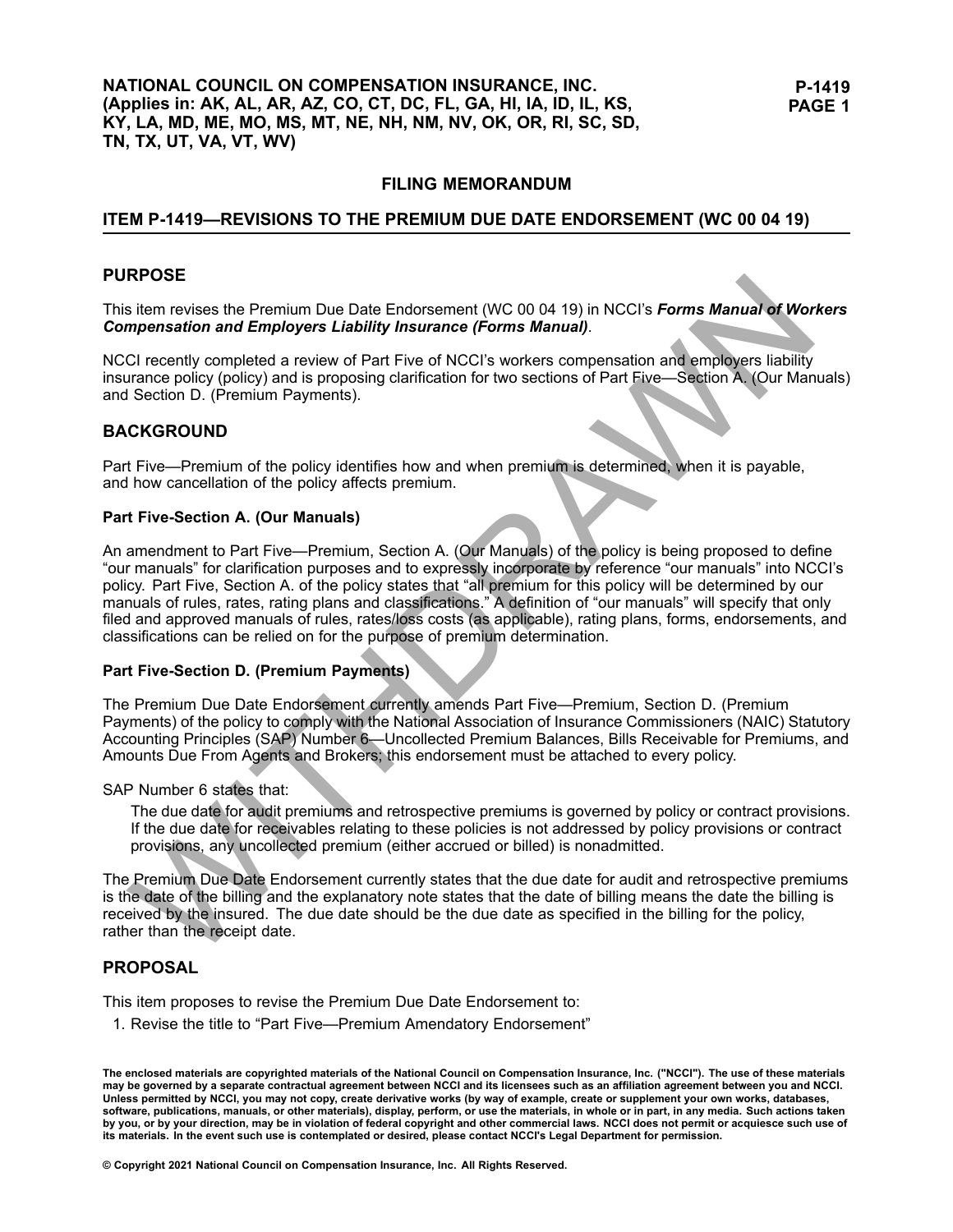## ITEM P-1419-REVISIONS TO THE PREMIUM DUE DATE ENDORSEMENT (WC 00 04 19)

- 2. Add an amendment to Part Five, Section A. (Our Manuals) to define and incorporate "our manuals" into the policy and add forms and endorsements to the listing of manuals
- 3. Revise the amendment to Part Five, Section D. (Premium Payments) to clarify the due date for audit and retrospective premiums

#### **IMPACT**

## **EXHIBIT COMMENTS AND IMPLEMENTATION SUMMARY**

| 2. Add an amendment to Part Five, Section A. (Our Manuals) to define and incorporate "our manuals" into<br>the policy and add forms and endorsements to the listing of manuals<br>3. Revise the amendment to Part Five, Section D. (Premium Payments) to clarify the due date for audit<br>and retrospective premiums<br><b>IMPACT</b><br>There will be no premium impact as a result of the changes proposed in this item.<br><b>EXHIBIT COMMENTS AND IMPLEMENTATION SUMMARY</b> |                                                                                                                                                                                                                                                                                                                                                                |                                                                                                                                                                                                                                                                                                                                                                                               |  |
|-----------------------------------------------------------------------------------------------------------------------------------------------------------------------------------------------------------------------------------------------------------------------------------------------------------------------------------------------------------------------------------------------------------------------------------------------------------------------------------|----------------------------------------------------------------------------------------------------------------------------------------------------------------------------------------------------------------------------------------------------------------------------------------------------------------------------------------------------------------|-----------------------------------------------------------------------------------------------------------------------------------------------------------------------------------------------------------------------------------------------------------------------------------------------------------------------------------------------------------------------------------------------|--|
| <b>Exhibit</b>                                                                                                                                                                                                                                                                                                                                                                                                                                                                    | <b>Exhibit Comments</b>                                                                                                                                                                                                                                                                                                                                        | <b>Implementation Summary</b>                                                                                                                                                                                                                                                                                                                                                                 |  |
| 1                                                                                                                                                                                                                                                                                                                                                                                                                                                                                 | Details the revisions to the Premium Due Date<br>Endorsement (WC 00 04 19) in NCCI's Forms<br>Manual<br>Applies in all states except AZ, FL, OR, and TX                                                                                                                                                                                                        |                                                                                                                                                                                                                                                                                                                                                                                               |  |
| $\overline{2}$                                                                                                                                                                                                                                                                                                                                                                                                                                                                    | Details the establishment of the Part<br>Five-Premium Amendatory Endorsement<br>(WC 00 04 19 A) in NCCI's Forms Manual<br>The language in Exhibits 1 and 2 is identical<br>Applies in AZ and OR                                                                                                                                                                | In all states except Hawaii, this item is to<br>become effective for:<br>• New and renewal policies with effective<br>dates on and after 12:01 a.m. on August<br>1, 2022, and<br>• Any in-force policy in effect on and after<br>August 1, 2022.<br>In Hawaii, the effective date will be determined<br>upon regulatory approval of the individual<br>carriers' election to adopt this change |  |
| 3                                                                                                                                                                                                                                                                                                                                                                                                                                                                                 | Details the revisions to the Premium Due Date<br>Endorsement (WC 00 04 19) in NCCl's Forms<br>Manual<br>The only difference between Exhibits 1 and 3<br>are the revisions shown for the Explanatory<br>Note(s)<br>Applies in FL                                                                                                                                |                                                                                                                                                                                                                                                                                                                                                                                               |  |
| $\overline{4}$                                                                                                                                                                                                                                                                                                                                                                                                                                                                    | Details the withdrawal of the Oregon Premium<br>Due Date Endorsement (WC 36 04 06) in<br><b>NCCI's Forms Manual</b><br>This Oregon-specific endorsement is no longer<br>necessary because the premium-related<br>language on the proposed countrywide<br>endorsement is similar to the language on the<br>Oregon Premium Due Date Endorsement<br>Applies in OR |                                                                                                                                                                                                                                                                                                                                                                                               |  |

The enclosed materials are copyrighted materials of the National Council on Compensation Insurance, Inc. ("NCCI"). The use of these materials<br>may be governed by a separate contractual agreement between NCCI and its license Unless permitted by NCCI, you may not copy, create derivative works (by way of example, create or supplement your own works, databases, software, publications, manuals, or other materials), display, perform, or use the materials, in whole or in part, in any media. Such actions taken by you, or by your direction, may be in violation of federal copyright and other commercial laws. NCCI does not permit or acquiesce such use of its materials. In the event such use is contemplated or desired, please contact NCCI's Legal Department for permission.

© Copyright 2021 National Council on Compensation Insurance, Inc. All Rights Reserved.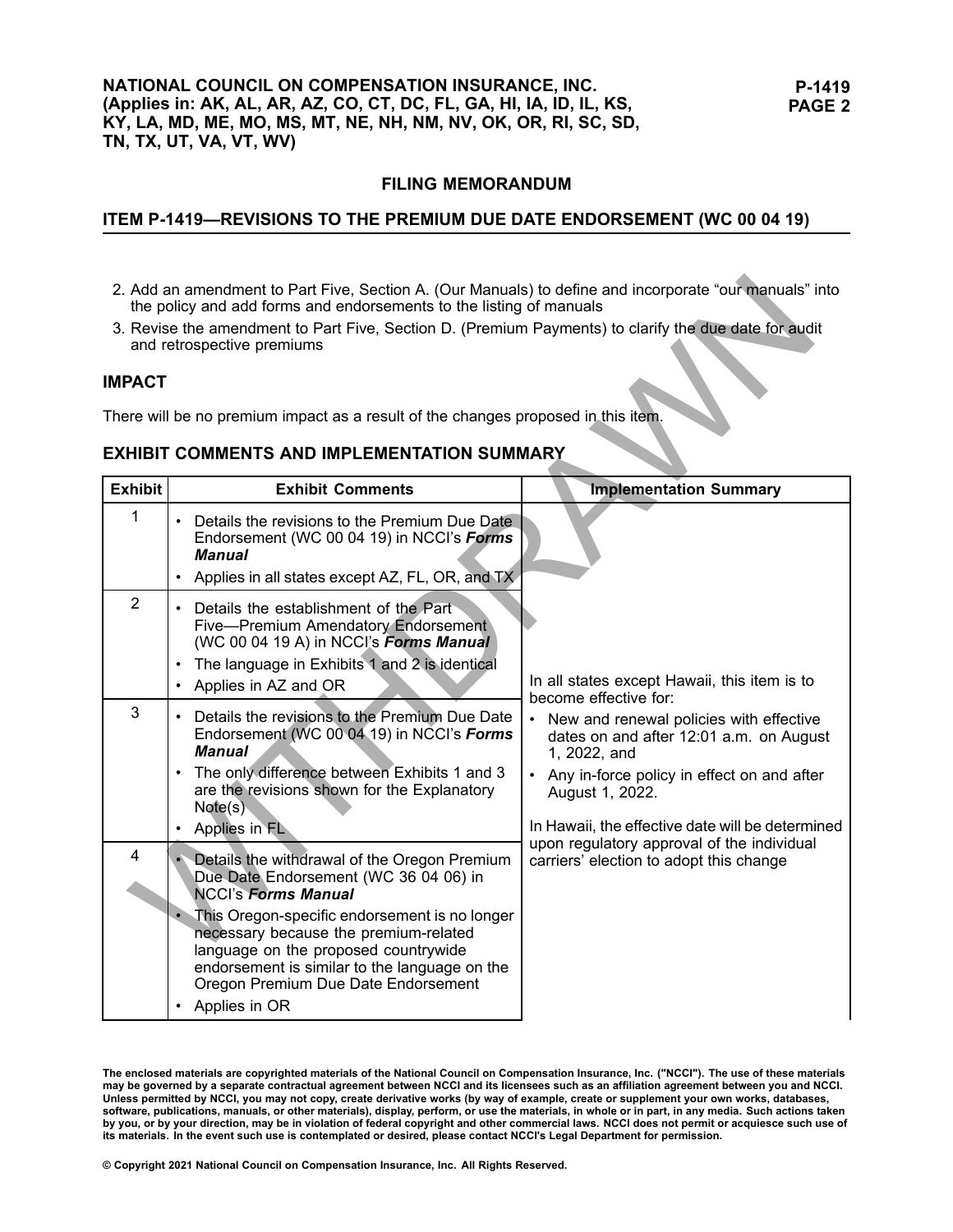## ITEM P-1419-REVISIONS TO THE PREMIUM DUE DATE ENDORSEMENT (WC 00 04 19)

| <b>Exhibit</b> | <b>Exhibit Comments</b>                                                                                                                                                    | <b>Implementation Summary</b> |
|----------------|----------------------------------------------------------------------------------------------------------------------------------------------------------------------------|-------------------------------|
| 5              | • Details the revisions to the Texas Amendatory<br>Endorsement (WC 42 03 01 J) in NCCI's<br><b>Forms Manual</b>                                                            |                               |
|                | The revisions to this Texas-specific<br>$\bullet$<br>endorsement are similar to the revisions<br>proposed on the countrywide endorsement<br>(Exhibit 1)<br>• Applies in TX |                               |
|                |                                                                                                                                                                            |                               |

© Copyright 2021 National Council on Compensation Insurance, Inc. All Rights Reserved.

The enclosed materials are copyrighted materials of the National Council on Compensation Insurance, Inc. ("NCCI"). The use of these materials<br>may be governed by a separate contractual agreement between NCCI and its license its materials. In the event such use is contemplated or desired, please contact NCCI's Legal Department for permission.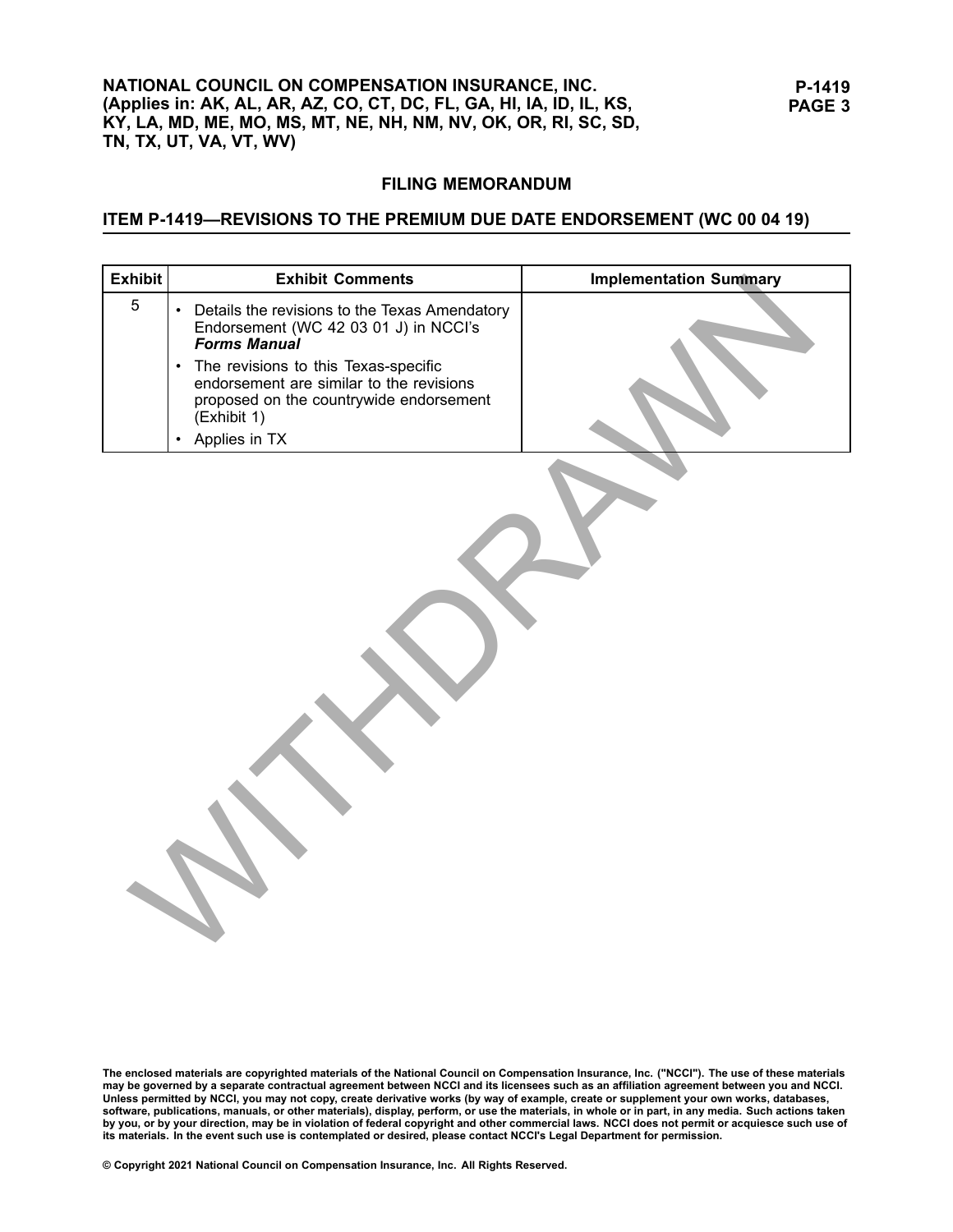**PAGE <sup>4</sup>**

**ITEM P-1419—REVISIONS TO THE PREMIUM DUE DATE ENDORSEMENT (WC 00 04 19)** 

## **EXHIBIT <sup>1</sup>**

## **FORMS MANUAL OF WORKERS COMPENSATION AND EMPLOYERS LIABILITY INSURANCE PREMIUM DUE DATE ENDORSEMENT (WC <sup>00</sup> <sup>04</sup> 19)**

(Applies in: AK, AL, AR, CO, CT, DC, GA, HI, IA, ID, IL, KS, KY, LA, MD, ME, MO, MS, MT, NE, **NH, NM, NV, OK, RI, SC, SD, TN, UT, VA, VT, WV)**

Part Five-Premium Amendatory Premium Due Date Endorsement (WC 00 04 19 A)

This endorsement is used to amends Part Five—Premium of the policy as follows:

Part Five—Premium, Section A. (Our Manuals) is replaced by the following provision:

## A. **Our Manuals**

WITHDRAWN All premium for this policy will be determined by our manuals of rules, rates and loss costs (as applicable), rating plans, forms, endorsements, and classifications, and such manuals are expressly incorporated by reference into, and apply to, this policy and any renewals (our manuals). As used in this policy and any renewals, our manuals means manuals that have been:

- 1. Developed in any format and filed by the state-designated workers compensation rating or advisory organization on our behalf with the appropriate state insurance regulatory authority; or
- 2. Developed in any format and filed by the respective state rating bureau on our behalf with the appropriate state insurance regulatory authority; or
- 3. Developed in any format and filed by us with the appropriate state insurance regulatory authority; and
- 4. For each or any of the three scenarios above, the manuals also must be approved for use by the appropriate state insurance regulatory authority, or as otherwise authorized by law as applicable.

We may change our manuals and apply the changes to this policy and any renewals if such manual changes are approved for use by the appropriate state insurance regulatory authority, or as otherwise authorized by law as applicable.

Part Five—Premium, Section D. (Premium Payments) of Part Five of the policy is replaced by this the following provision...

### **PART FIVE**

#### **P–R–E–M–I–U–M–**

#### D. **Premium Payments** is amended to read:

You will pay all premium when due. You will pay the premium even if part or all of <sup>a</sup> workers compensation law is not valid. The due date for audit and retrospective premiums is the due date specified in of the billing for the policy.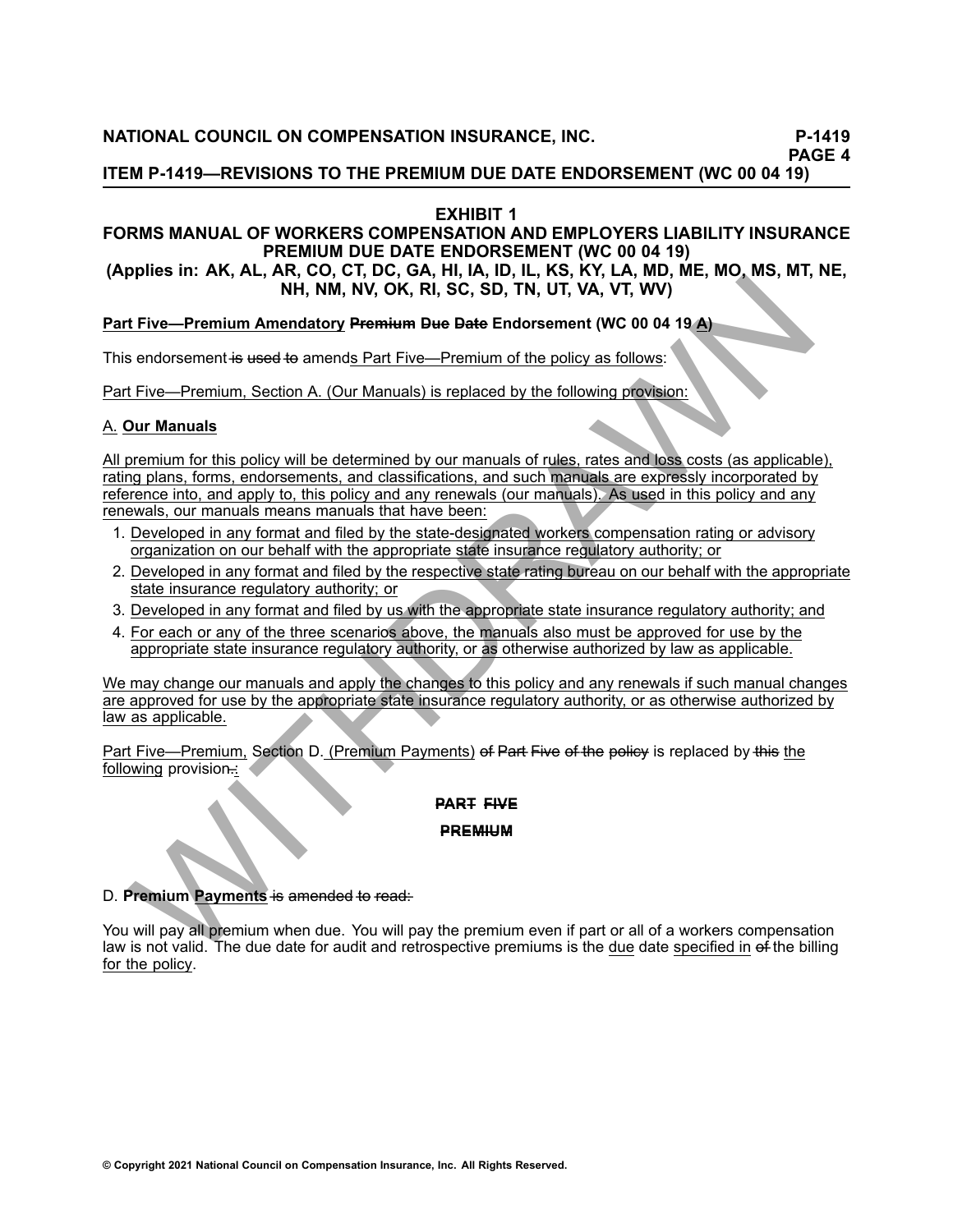RAYMOND F. EVANS, JR CPCU

**NORTH CAROLINA RATE BUREAU POST OFFICE BOX 176010**

**RALEIGH, NORTH CAROLINA 27619-6010** JERRY G. HAMRICK

General Manager **5401 SIX FORKS ROAD** F. TIMOTHY LUCAS RALEIGH, NORTH CAROLINA 27609-4435 Personal Lines Manager

> TELEPHONE (919) 783-9790 FACSIMILE (919) 783-7467

> February 21, 2001

Workers Compensation Manager

DAVID E. SINK, JR.

# CIRCULAR LETTER TO ALL MEMBER COMPANIES

Re: Workers Compensation Insurance

Item P-1370

Premium Due Date Endorsement

The Bureau has adopted and the North Carolina Commissioner of Insurance has approved an endorsement to comply with the National Association of Insurance Commissioners' Statement of Statutory Accounting Principles No. 6.

A copy of the Filing Memorandum and the standard endorsement form are attached.

The Premium Due Date Endorsement WC 00 04 19 has been approved for use in North Carolina effective April 1, 2001, applicable to new and renewal business only.

Very truly yours,

Jerry G. Hamrick

Workers Compensation Manager

JGH:dg

Enclosures

C-01-02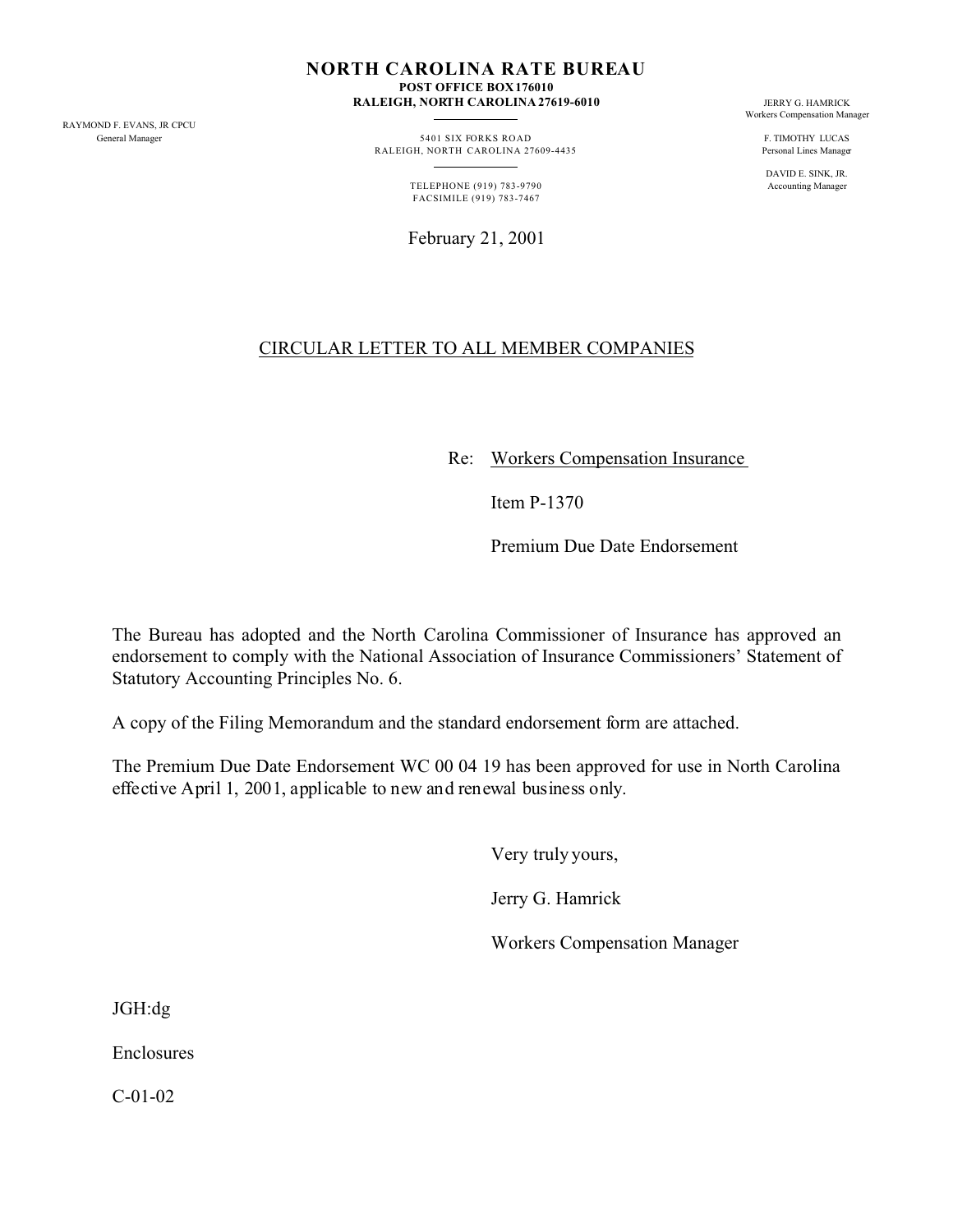## **ITEM P-1370—PREMIUM DUE DATE ENDORSEMENT**

## **(To be effective 12:01 a.m. on April 1, 2001, applicable to new and renewal business only.)**

## **PURPOSE**

The purpose of this filing is to introduce Premium Due Date Endorsement WC 00 04 19. This endorsement will comply with the National Association of Insurance Commissioners (NAIC) Statement of Statutory Accounting Principles No. 6.

## **BACKGROUND**

NAIC issued Statement of Statutory Accounting Principles No. 6 effective for years beginning January 1, 2001. This statement establishes statutory accounting principles for direct- and groupbilled uncollected premiums, bills receivable for premiums, and amounts due from agents and brokers. These items are admitted assets to the extent that they conform to the requirements of this statement.

The due date is key to determining whether premium balances are admitted. The statement establishes the due date of audit premiums and retrospective premiums as governed by policy or contract provisions. If the due date for receivables relating to these policies is not addressed by policy or contract provisions, the statement requires treating any uncollected audit premium, either accrued or billed, as nonadmitted.

Workers Compensation and Employers Liability Policy WC 00 00 00 A does not currently address the due date of audit premiums and retrospective premiums.

## **PROPOSAL**

The attached endorsement has been prepared to establish the due date for audit premiums and retrospective premiums as the date of billing. The proposed effective date of this endorsement in North Carolina is 12:01 a.m., April 1, 2001, applicable to new and renewal business only.

#### **IMPACT**

This Item does not affect current premium levels.

#### **IMPLEMENTATION**

The attached endorsement will be included in *Forms Manual of Workers Compensation and Employers Liability Insurance.* 

**The enclosed materials are copyrighted materials of the National Council on Compensation Insurance, Inc. ("NCCI") The use of these materials may be governed by a separate contractual agreement between NCCI and its licensees such as an affiliation agreement between you and NCCI. Unless permitted by NCCI, you may not copy, create derivative works (e.g., create or supplement your own works, databases, software, publications, manuals, or other materials), display, perform, or use the materials, in whole or in part, in any media. Such actions taken by you, or by your direction, may be in violation of federal copyright and other commercial laws. NCCI does not permit or acquiesce such use of its materials. In the event that such use is contemplated or desired, please contact NCCI's Legal Department for permission.**